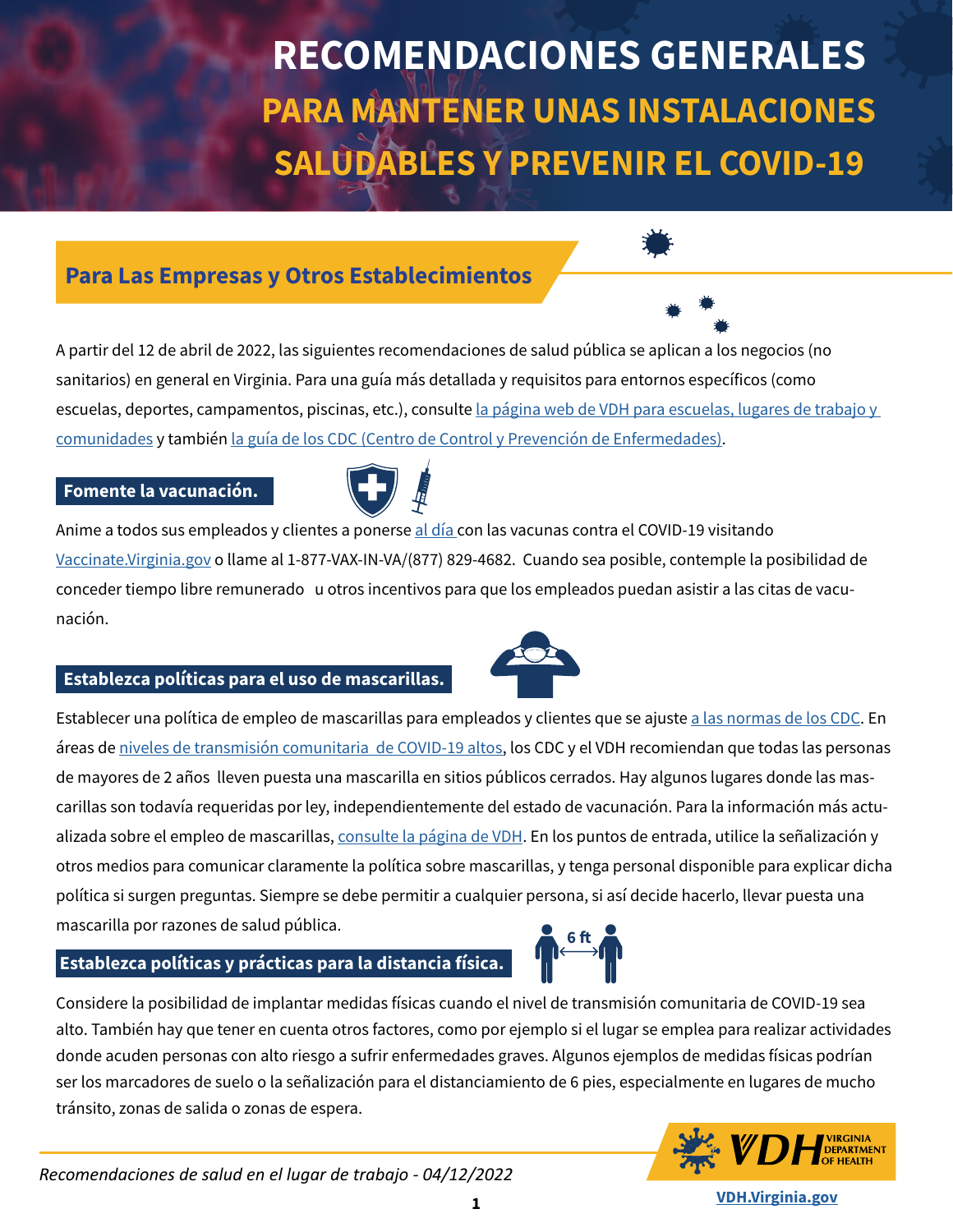#### **18. Does the school neederlie we many standing order to perform the school get one? Fomente el lavado frecuente de manos.**



jabón y el agua corriente no están disponibles de inmediato, proporcione a sus empleados y clientes desinfectante<br>para manos en todas las instalaciones, pero especialmente en los puntos de entrada y salida. Puede encontrar para manos en todas do mstatuersnes, pero espesiamente en tos pantos de entrada y saltuar ridea encontrar mas<br>información sobre la higiene de manos en <u>la página web de los CDC</u>. Aquí está disponible un vídeo de <u>formación</u> Fomente el lavado de manos frecuente y minucioso, proporcionando a empleados y clientes un lugar para ello. Si el requesting test kits from VDH. Schools have two options for fulfilling this requirement:  $1$ ) Divisions and schools may obtain a standard order from a local healthcare provider with prescriptive authority authority and  $\alpha$ para manos en todas las instalaciones, pero especialmente en los puntos de entrada y salida. Puede encontrar más  $2$ ) Schools may elect to use the K-12 Statewide Statewide Statewide Statewide statewide statewide statewide statewide statewide statewide statewide statewide statewide statewide statewide statewide statewide statewide st [CDC](https://www.cdc.gov/handwashing/esp/videos.html).

#### comply with all conditions of the standard order, including ensuring a licensed healthcare professional conducts Practique la limpieza rutinaria (y desinfecte si es necesario). **In positive test individuals en positive test**



siga las <u>recomendaciones de los CDC </u>en cuanto a la limpieza y la desinfección de instalaciones. Las superficies eddas necdentemente por varias personas, com Terraptores ae la luz y los grilos, deben limpiarse al menos una vez al ula. Considere limpiar mas a menduo, o uti un <u>desinfectante aprobado por la EPA</u> para desinfectar (además de limpiar), las zonas de mucho tránsito, los espacios cerrados con ventilación <u>deficiente</u>, las areas donde las personas no se lavan las manos con regularidad o los espacios http://www.political.com/mayor rice ucuch ser empleadas al menos una vez al día. Si los clientes desean limpiar las superneies más a menduo, la<br>.  $\bm{\tau}$ alitas deben estar disponibles. Si ha habido alguna persona enterma o alguien que ha dado positivo por COVIDn las instalaciones en las últimas 24 horas, las zonas de máximo contacto deben ser desinfectadas, además de la limpieza del espacio. Asegúrense que el personal de limpieza está formado en el uso productos desinfectantes public, the FDA and CDC continue to monitor for the FDA and continue to monitors in<br>Sponibles en las instalaciones. VDH y CDC no recomiendan el uso de fumigadores para la desinfección de COVID-19 alepondate en las metalecismes. Terry de cineratorismente in el declaram gueste pura la desimbesión de como de<br>ya que no hay suficientes pruebas que respalden que los posibles beneficios de su uso superan los posibles daño ,<br>que sean más seguros y más efectivos que el uso de los métodos de limpieza tradicionales. **tocadas frecuentemente por varias personas, como los pomos de las puertas, los escritorios, los teléfonos, los**<br>tocadas frecuentemente por varias personas, como los pomos de las puertas, los escritorios, los teléfonos, l  $S$  interes dela luz v los grifos, deben limpiarse al menos una vez al día. Considere limpiar más a menudo, e utilizar interruptores de la luz y los grifos, deben limpiarse al menos una vez al día. Considere limpiar más a menudo, o utilizar utilizados por <u>[personas con mayor riesgo de padecer COVID-19 grave](https://espanol.cdc.gov/coronavirus/2019-ncov/need-extra-precautions/index.html)</u>. En esas situaciones, las toallitas desinfectantes pueden ser empleadas al menos una vez al día. Si los clientes desean limpiar las superficies más a menudo, las toallitas deben estar disponibles. Si ha habido alguna persona enferma o alguien que ha dado positivo por COVID-19 en las instalaciones en las últimas 24 horas, las zonas de máximo contacto deben ser desinfectadas, además de<br>. ● Point of Contact: disponibles en las instalaciones. VDH y CDC no recomiendan el uso de fumigadores para la desinfección de COVID-19,

### ○ Name Considere la posibilidad de realizar pruebas de detección a los empleados

**20. Are there requirements around the storage or disposal of tests?** 



.<br>Los programas de pruebas en el lugar de trabajo pueden ayudar a identificar a los empleados con infección por ○ Phone COVID-19 y pueden ayudar a prevenir su transmisión. Consulte l[a guía de VDH sobre las pruebas de detección en los](https://www.vdh.virginia.gov/content/uploads/sites/182/2021/08/Guidance-for-Screening-Testing-in-the-Workplace____8-4-2021.docx.pdf)   $\overline{\mathcal{A}}$  and that all statement: I understand that all statements  $\overline{\mathcal{A}}$  and that all statements within a school test kits within a school test kits within a school test kits within a school test kits within a sch [lugares de trabajo no sanitarios](https://www.vdh.virginia.gov/content/uploads/sites/182/2021/08/Guidance-for-Screening-Testing-in-the-Workplace____8-4-2021.docx.pdf) para más información. Internación. Internación en termes de trabajo no sanitarios

where the support installation  $\bigcap_{n\in\mathbb{N}}$  installation-training. The support is  $\bigcap_{n\in\mathbb{N}}$ 

## Realice controles de síntomas a los empleados.

Anime a los empleados a vigilar por sí mismos cualquier signo o síntoma de COVID-19 antes de presentarse al io. Aquí se ofrece una lista de los síntomas de COVID-19 v una aplicación de autocontrol. Este modelo de VD trabajo. <u>Aquí</u> se ofrece una lista de los síntomas de COVID-19 y una aplicación de autocontrol. Este<u> modelo de VDH</u><br>. puede ayudar a los empleadores a determinar si un empleado debe quedarse en casa o volver a casa debido a los síntomas o a la exposición. <u>La tabla de cálculo del aislamiento y cuarentena</u> del VDH puede ayudar a los trabajadores  $\mathcal{F}_{\mathcal{F}}$  and  $\mathcal{F}_{\mathcal{F}}$  and  $\mathcal{F}_{\mathcal{F}}$  and  $\mathcal{F}_{\mathcal{F}}$  and  $\mathcal{F}_{\mathcal{F}}$  and used outside of the test. The test is significantly reduced when used outside of the test is significantly reduced when used o a determinar cuántos días deben permanecer en casa tras un diagnóstico positivo o una exposición al COVID-19. Para empleadores con programas de salud laboral, se puede tomar la temperatura y evaluar los síntomas de los empleados a test kit used to determine whether a person has an infection and the area school are considered biological are considered biological biological biological biological biological biological biological biological biological antes de empezar la jornada de trabajo o antes de cada turno.



**VDH.Virginia.gov VDH.Virginia.gov**